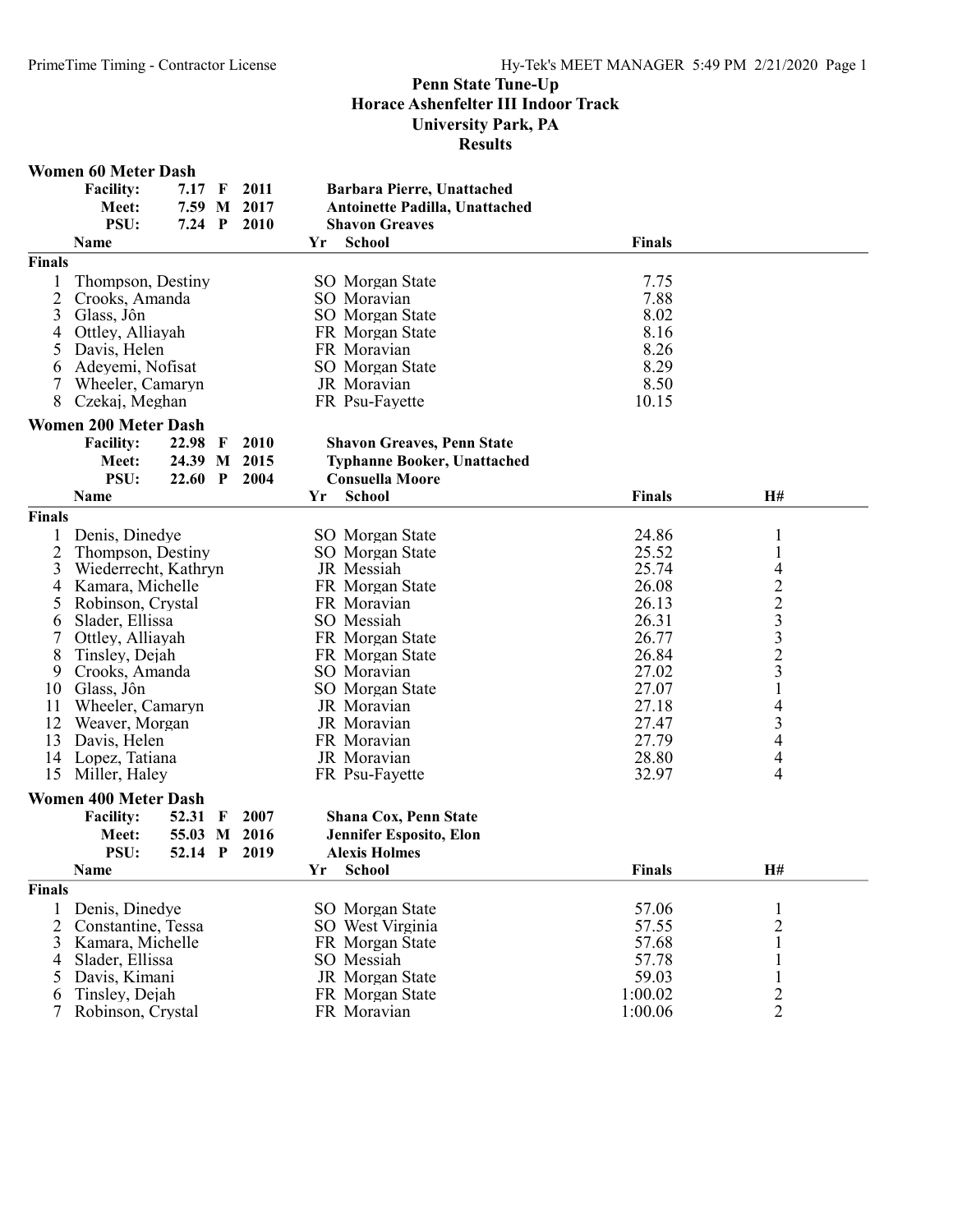|               | Finals  (Women 400 Meter Dash)           |                                 |               |                |
|---------------|------------------------------------------|---------------------------------|---------------|----------------|
|               | Name                                     | <b>School</b><br>Yr             | <b>Finals</b> | H#             |
| 8             | Lambert, Alyssa                          | SO Moravian                     | 1:01.22       | $\overline{2}$ |
| 9             | Weaver, Morgan                           | JR Moravian                     | 1:02.28       | $\overline{2}$ |
|               | <b>Women 600 Meter Run</b>               |                                 |               |                |
|               | <b>Facility:</b><br>2010<br>1:27.22<br>F | <b>Molly Beckwith, Indiana</b>  |               |                |
|               | 1:32.75<br>M 2016<br>Meet:               | <b>Frances Bull, Penn State</b> |               |                |
|               | PSU:<br>1:29.04 $P$<br>2020              | Victoria Tachinski              |               |                |
|               | Name                                     | School<br>Yr                    | <b>Finals</b> |                |
| Finals        |                                          |                                 |               |                |
|               | Rivers, Danae                            | SR Penn State                   | $1:29.96$ M   |                |
| 2             | Dombrowski, Amber                        | FR West Virginia                | 1:36.30       |                |
|               |                                          |                                 |               |                |
|               | <b>Women 800 Meter Run</b>               |                                 |               |                |
|               | <b>Facility:</b><br>$2:02.94$ F<br>2019  | Danae Rivers, Penn State        |               |                |
|               | Meet:<br>2:03.89 M 2015                  | Sabrina Southerland, Gergoetown |               |                |
|               | <b>PSU:</b><br>$2:02.94$ P<br>2019       | <b>Danae Rivers</b>             |               |                |
|               | Name                                     | <b>School</b><br>Yr             | <b>Finals</b> |                |
| Finals        |                                          |                                 |               |                |
|               | Krebs, Makenna                           | FR Penn State                   | 2:14.07       |                |
| 2             | Culver, Isabella                         | FR Penn State                   | 2:16.76       |                |
| 3             | Moore, Diamond                           | SO Morgan State                 | 2:46.15       |                |
| 4             | Asomugha, Angel                          | FR Psu-Brandywine               | 3:14.59       |                |
|               | <b>Women 800 Meter Run Invite</b>        |                                 |               |                |
|               | <b>Name</b>                              | <b>School</b><br>Yr             | <b>Finals</b> |                |
| <b>Finals</b> |                                          |                                 |               |                |
|               | Tachinski, Victoria                      | JR Penn State                   | 2:06.73       |                |
|               | Jackson, Hayley                          | SO West Virginia                | 2:08.11       |                |
| 3             | Seeland, Esther                          | SO Messiah                      | 2:10.03       |                |
|               | McDowell, Valencia                       | <b>SR</b> Morgan State          | <b>DNF</b>    |                |
| ---           | Rivers, Danae                            | <b>SR</b> Penn State            | <b>DNF</b>    |                |
|               | <b>Women 1 Mile Run</b>                  |                                 |               |                |
|               | <b>Facility:</b><br>2019<br>2:38.58<br>F | Danae Rivers, Penn State        |               |                |
|               | 4:37.29<br>M 2016<br><b>Meet:</b>        | Katrina Coogan, Gerogetown      |               |                |
|               | PSU:<br>$4:29.47$ P<br>2019              | <b>Danae Rivers</b>             |               |                |
|               | Name                                     | <b>School</b><br>Yr             | <b>Finals</b> |                |
| <b>Finals</b> |                                          |                                 |               |                |
|               | Dowie, Katherine                         | SO West Virginia                | 4:56.56       |                |
|               | 2 Fedkina, Natasha                       | JR Penn State                   | 4:58.70       |                |
| 3             | Mazza, Sera                              | FR Psu Una                      | 5:01.08       |                |
|               | 4 Hill, Olivia                           | SR West Virginia                | 5:02.92       |                |
| 5             | Jones, Keri                              | JR Lebanon Valley               | 5:05.15       |                |
| 6             | Fedko, Katherine                         | FR Psu Una                      | 5:19.15       |                |
| 7             | Emmens, Jalissa                          | FR Morgan State                 | 5:23.46       |                |
| 8             | Deichert, Marisa                         | SR Penn State                   | 5:30.24       |                |
| ---           | Williams, Jordan                         | JR Psu Una                      | <b>DNF</b>    |                |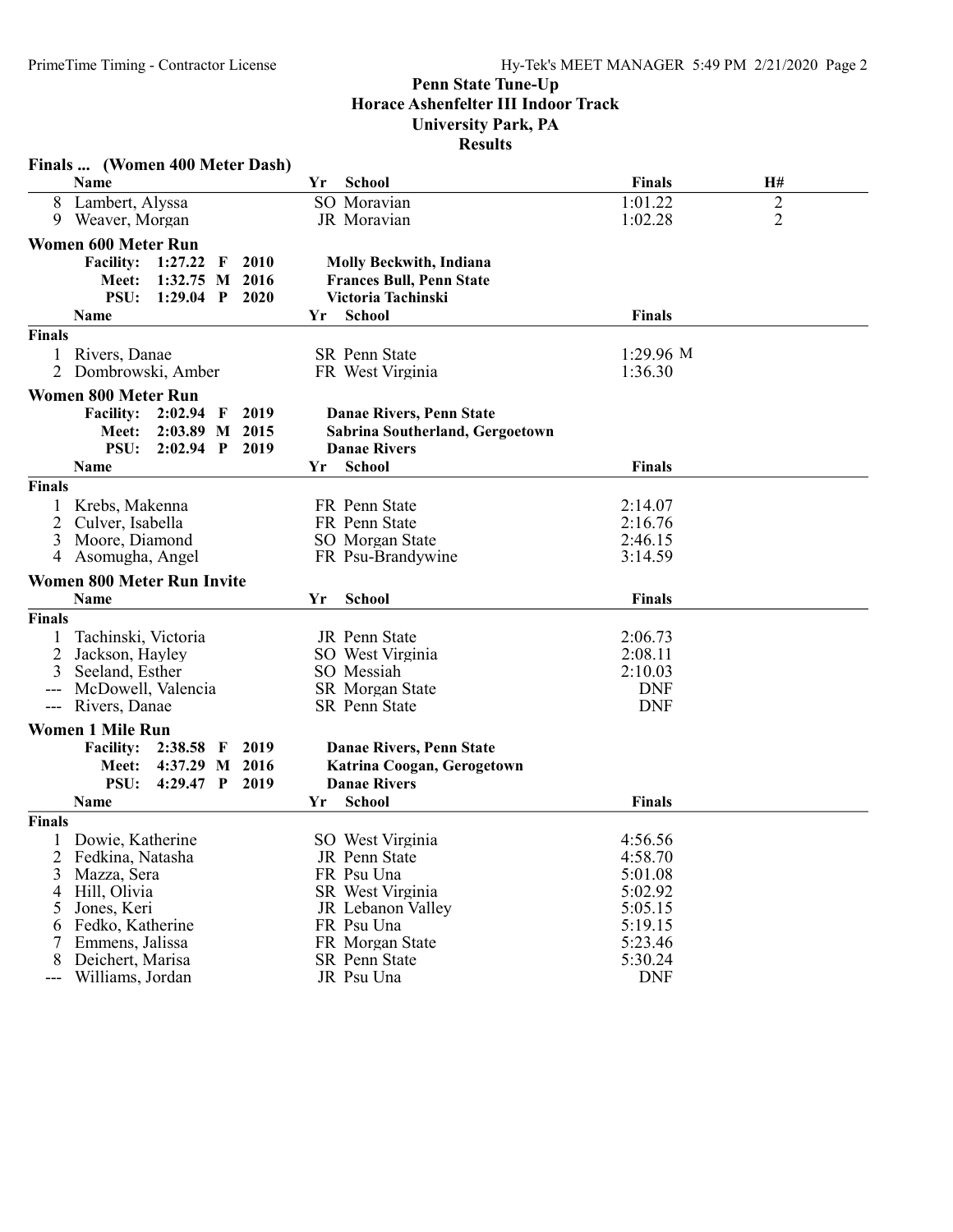|                | <b>Women 60 Meter Hurdles</b>                               |                |             |           |                                     |               |                |                |  |
|----------------|-------------------------------------------------------------|----------------|-------------|-----------|-------------------------------------|---------------|----------------|----------------|--|
|                | <b>Facility:</b>                                            | 7.92 F         | 2002        |           | Danielle Carruthers, Indiana        |               |                |                |  |
|                | Meet:                                                       |                | 8.55 M 2015 |           | <b>Shelley Black, Penn State</b>    |               |                |                |  |
|                | PSU:                                                        | 8.10 P         | 2014        |           | <b>Evonne Britton</b>               |               |                |                |  |
|                | <b>Name</b>                                                 |                |             | Yr        | <b>School</b>                       |               | <b>Prelims</b> | H#             |  |
|                | <b>Preliminaries</b>                                        |                |             |           |                                     |               |                |                |  |
| 1              | Obichere, Chibugo                                           |                |             |           | FR Penn State                       |               | 8.74 Q         | $\overline{c}$ |  |
| 2              | Ottley, Alliayah                                            |                |             |           | FR Morgan State                     |               | 8.95 Q         | $\mathbf{1}$   |  |
| 3              | Adeyemi, Nofisat                                            |                |             |           | SO Morgan State                     |               | 9.02 $q$       | $\mathbf{1}$   |  |
| 4              | Taylor, Rae Rae                                             |                |             |           | JR Penn State                       |               | $9.27$ q       | $\overline{c}$ |  |
| 5              | Wiederrecht, Kathryn                                        |                |             |           | JR Messiah                          |               | 9.43 q         | $\mathbf 1$    |  |
| 6              | Hegele, Erica                                               |                |             |           | FR West Virginia                    |               | 9.43 q         | $\overline{c}$ |  |
| 7              | Lopez, Tatiana                                              |                |             |           | JR Moravian                         |               | 9.65 q         | $\mathbf{1}$   |  |
| 8              | Lambert, Alyssa                                             |                |             |           | SO Moravian                         |               | 9.88 $q$       | $\frac{2}{2}$  |  |
| 9.             | Miller, Haley                                               |                |             |           | FR Psu-Fayette                      |               | 12.68          |                |  |
|                | <b>Women 60 Meter Hurdles</b>                               |                |             |           |                                     |               |                |                |  |
|                | <b>Facility:</b>                                            | 7.92 F         | 2002        |           | <b>Danielle Carruthers, Indiana</b> |               |                |                |  |
|                | Meet:                                                       |                | 8.55 M 2015 |           | <b>Shelley Black, Penn State</b>    |               |                |                |  |
|                | PSU:                                                        |                | 8.10 P 2014 |           | <b>Evonne Britton</b>               |               |                |                |  |
|                | <b>Name</b>                                                 |                |             | Yr        | <b>School</b>                       |               | <b>Finals</b>  |                |  |
| <b>Finals</b>  |                                                             |                |             |           |                                     |               |                |                |  |
| 1              | Obichere, Chibugo                                           |                |             |           | FR Penn State                       |               | 8.70           |                |  |
| $\overline{2}$ | Ottley, Alliayah                                            |                |             |           | FR Morgan State                     |               | 8.83           |                |  |
| 3              | Adeyemi, Nofisat                                            |                |             |           | SO Morgan State                     | 9.18          |                |                |  |
| 4              | Taylor, Rae Rae                                             |                |             |           | JR Penn State                       | 9.49          |                |                |  |
| 5              | Lopez, Tatiana                                              |                |             |           | JR Moravian                         |               | 9.82           |                |  |
| 6              | Lambert, Alyssa                                             |                |             |           | SO Moravian                         |               | 9.86           |                |  |
|                | <b>Women High Jump</b>                                      |                |             |           |                                     |               |                |                |  |
|                | Progression - 1.53, 1.58, 1.63, 1.68, 1.71, 1.74, 1.77 +3cm |                |             |           |                                     |               |                |                |  |
|                | <b>Facility: 6-02.75 F</b>                                  |                | 2013        |           | <b>Tynita Butts, East Carolina</b>  |               |                |                |  |
|                | Meet:                                                       | 5-10.75 M 2016 |             |           | <b>Deandre Daniel, Coppin State</b> |               |                |                |  |
|                | PSU:                                                        | $6-00$ P       | 2020        |           | <b>Alexa Parks</b>                  |               |                |                |  |
|                | PSU:                                                        | 5-11.25 P      |             |           |                                     |               |                |                |  |
|                | <b>Name</b>                                                 |                |             | Yr School |                                     | <b>Finals</b> |                |                |  |
| <b>Finals</b>  |                                                             |                |             |           |                                     |               |                |                |  |
| 1              | Lewis, Allyson                                              |                |             |           | FR Penn State                       | 1.71m         | 5-07.25        |                |  |
| 2              | Moore, Diamond                                              |                |             |           | SO Morgan State                     | 1.63m         | 5-04.25        |                |  |
| 3              | Bacon, Cecelia                                              |                |             |           | SO Penn State                       | 1.63m         | 5-04.25        |                |  |
| 4              | Rose, Miazziah                                              |                |             |           | SO Morgan State                     | 1.58m         | 5-02.25        |                |  |
| 5              | Taylor, Rae Rae                                             |                |             |           | JR Penn State                       | 1.58m         | 5-02.25        |                |  |
| 6              | Gallagher, Kathleen                                         |                |             |           | FR Penn State                       | 1.58m         | 5-02.25        |                |  |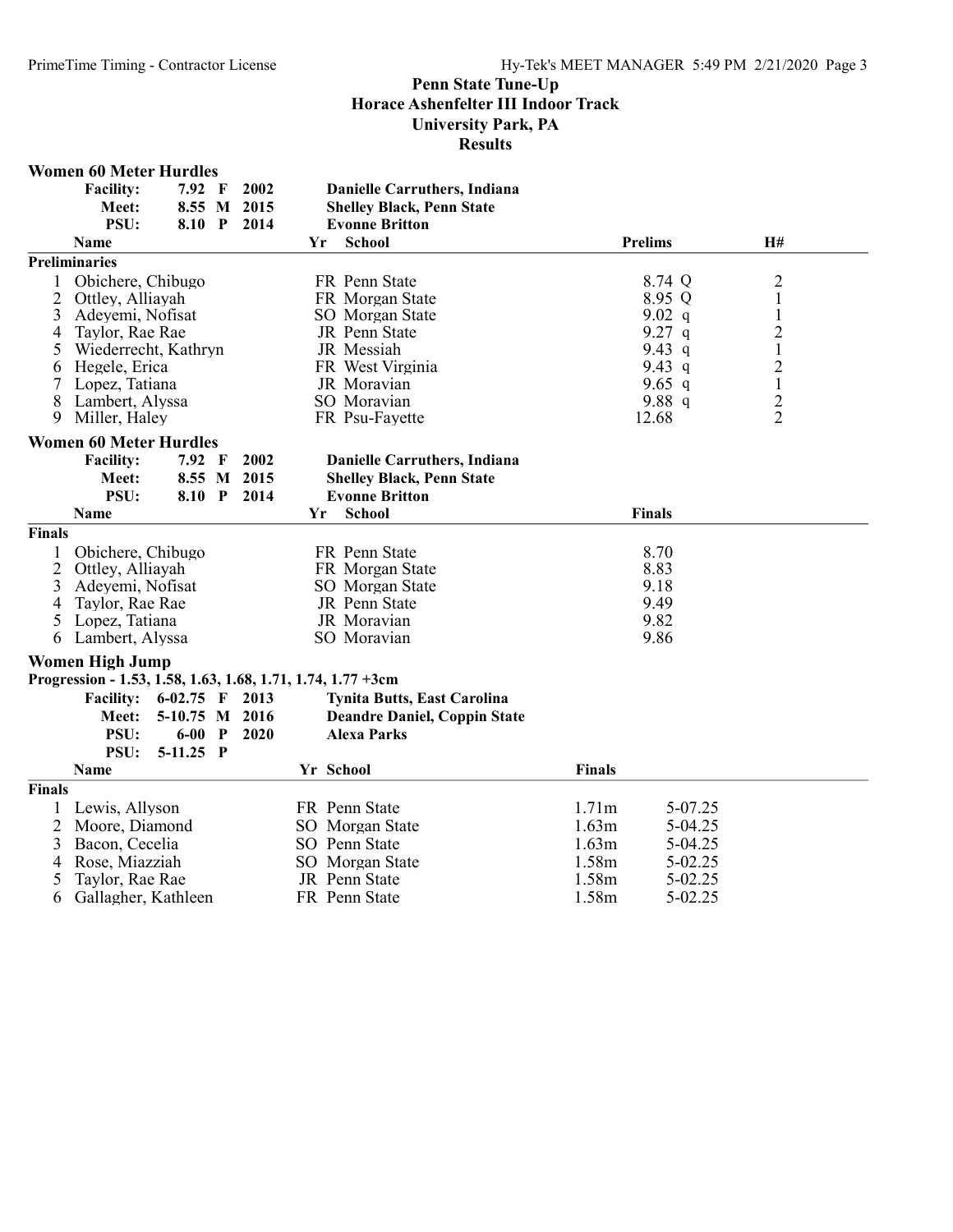| Progression - 3.37, 3.52, 3.67, 3.77, 3.87, 3.97, 4.02 +5cm<br><b>Katie Nagette, ADIDAS</b><br>Facility: 14-08.25 F 2018<br>Meet: 14-04.50 M<br>2019<br><b>Maddie Gardner, West Virginia</b><br>PSU: 13-09.25 P 2016<br><b>Lexi Masterson</b><br>Yr School<br><b>Finals</b><br>Name<br>$\overline{\mathbf{F}}$ inals<br>3.77m<br>Zurich, Hailey<br>FR Penn State<br>12-04.50<br>SO West Virginia<br>3.67m<br>12-00.50<br>2<br>DeBone, Molly<br>3.52m<br>3<br>Gardner, Ellie<br>SO West Virginia<br>11-06.50<br><b>NH</b><br>Caccamo, Katelyn<br>FR West Virginia<br><b>NH</b><br>Brundin, Julia<br>SO West Virginia<br>$\qquad \qquad - -$<br><b>Women Long Jump</b><br><b>Facility: 21-06.75 F</b><br>2006<br><b>Tianna Madison, Nike</b><br>Meet: 19-06.75 M 2019<br>Breana Gambrell, Penn State<br>PSU: 20-11.25 P<br>2009<br><b>Gayle Hunter</b><br><b>Finals</b><br>Name<br>Yr School<br><b>Finals</b><br>6.11m<br>Gambrell, Breana<br>SO Penn State<br>20-00.50<br>5.86m<br>2<br>FR Penn State<br>19-02.75<br>Givens, Taylor<br>McKenzie, Peter-Gay<br>5.80m<br>19-00.50<br>3<br>SO West Virginia<br>5.80m<br>Koopman, Audra<br>JR Penn State<br>19-00.50<br>4<br>Mines, Alantra<br>5.47m<br>17-11.50<br>JR Morgan State<br>5<br>5.10m<br>16-08.75<br>Moore, Diamond<br>SO Morgan State<br>6<br>4.98m<br>16-04.25<br>Hegele, Erica<br>FR West Virginia<br>7<br>8<br>Fleetwood, Micaela<br>4.75m<br>15-07.00<br>JR Morgan State | <b>Women Pole Vault</b> |  |  |  |
|--------------------------------------------------------------------------------------------------------------------------------------------------------------------------------------------------------------------------------------------------------------------------------------------------------------------------------------------------------------------------------------------------------------------------------------------------------------------------------------------------------------------------------------------------------------------------------------------------------------------------------------------------------------------------------------------------------------------------------------------------------------------------------------------------------------------------------------------------------------------------------------------------------------------------------------------------------------------------------------------------------------------------------------------------------------------------------------------------------------------------------------------------------------------------------------------------------------------------------------------------------------------------------------------------------------------------------------------------------------------------------------------------------------------------------------|-------------------------|--|--|--|
|                                                                                                                                                                                                                                                                                                                                                                                                                                                                                                                                                                                                                                                                                                                                                                                                                                                                                                                                                                                                                                                                                                                                                                                                                                                                                                                                                                                                                                      |                         |  |  |  |
|                                                                                                                                                                                                                                                                                                                                                                                                                                                                                                                                                                                                                                                                                                                                                                                                                                                                                                                                                                                                                                                                                                                                                                                                                                                                                                                                                                                                                                      |                         |  |  |  |
|                                                                                                                                                                                                                                                                                                                                                                                                                                                                                                                                                                                                                                                                                                                                                                                                                                                                                                                                                                                                                                                                                                                                                                                                                                                                                                                                                                                                                                      |                         |  |  |  |
|                                                                                                                                                                                                                                                                                                                                                                                                                                                                                                                                                                                                                                                                                                                                                                                                                                                                                                                                                                                                                                                                                                                                                                                                                                                                                                                                                                                                                                      |                         |  |  |  |
|                                                                                                                                                                                                                                                                                                                                                                                                                                                                                                                                                                                                                                                                                                                                                                                                                                                                                                                                                                                                                                                                                                                                                                                                                                                                                                                                                                                                                                      |                         |  |  |  |
|                                                                                                                                                                                                                                                                                                                                                                                                                                                                                                                                                                                                                                                                                                                                                                                                                                                                                                                                                                                                                                                                                                                                                                                                                                                                                                                                                                                                                                      |                         |  |  |  |
|                                                                                                                                                                                                                                                                                                                                                                                                                                                                                                                                                                                                                                                                                                                                                                                                                                                                                                                                                                                                                                                                                                                                                                                                                                                                                                                                                                                                                                      |                         |  |  |  |
|                                                                                                                                                                                                                                                                                                                                                                                                                                                                                                                                                                                                                                                                                                                                                                                                                                                                                                                                                                                                                                                                                                                                                                                                                                                                                                                                                                                                                                      |                         |  |  |  |
|                                                                                                                                                                                                                                                                                                                                                                                                                                                                                                                                                                                                                                                                                                                                                                                                                                                                                                                                                                                                                                                                                                                                                                                                                                                                                                                                                                                                                                      |                         |  |  |  |
|                                                                                                                                                                                                                                                                                                                                                                                                                                                                                                                                                                                                                                                                                                                                                                                                                                                                                                                                                                                                                                                                                                                                                                                                                                                                                                                                                                                                                                      |                         |  |  |  |
|                                                                                                                                                                                                                                                                                                                                                                                                                                                                                                                                                                                                                                                                                                                                                                                                                                                                                                                                                                                                                                                                                                                                                                                                                                                                                                                                                                                                                                      |                         |  |  |  |
|                                                                                                                                                                                                                                                                                                                                                                                                                                                                                                                                                                                                                                                                                                                                                                                                                                                                                                                                                                                                                                                                                                                                                                                                                                                                                                                                                                                                                                      |                         |  |  |  |
|                                                                                                                                                                                                                                                                                                                                                                                                                                                                                                                                                                                                                                                                                                                                                                                                                                                                                                                                                                                                                                                                                                                                                                                                                                                                                                                                                                                                                                      |                         |  |  |  |
|                                                                                                                                                                                                                                                                                                                                                                                                                                                                                                                                                                                                                                                                                                                                                                                                                                                                                                                                                                                                                                                                                                                                                                                                                                                                                                                                                                                                                                      |                         |  |  |  |
|                                                                                                                                                                                                                                                                                                                                                                                                                                                                                                                                                                                                                                                                                                                                                                                                                                                                                                                                                                                                                                                                                                                                                                                                                                                                                                                                                                                                                                      |                         |  |  |  |
|                                                                                                                                                                                                                                                                                                                                                                                                                                                                                                                                                                                                                                                                                                                                                                                                                                                                                                                                                                                                                                                                                                                                                                                                                                                                                                                                                                                                                                      |                         |  |  |  |
|                                                                                                                                                                                                                                                                                                                                                                                                                                                                                                                                                                                                                                                                                                                                                                                                                                                                                                                                                                                                                                                                                                                                                                                                                                                                                                                                                                                                                                      |                         |  |  |  |
|                                                                                                                                                                                                                                                                                                                                                                                                                                                                                                                                                                                                                                                                                                                                                                                                                                                                                                                                                                                                                                                                                                                                                                                                                                                                                                                                                                                                                                      |                         |  |  |  |
|                                                                                                                                                                                                                                                                                                                                                                                                                                                                                                                                                                                                                                                                                                                                                                                                                                                                                                                                                                                                                                                                                                                                                                                                                                                                                                                                                                                                                                      |                         |  |  |  |
|                                                                                                                                                                                                                                                                                                                                                                                                                                                                                                                                                                                                                                                                                                                                                                                                                                                                                                                                                                                                                                                                                                                                                                                                                                                                                                                                                                                                                                      |                         |  |  |  |
|                                                                                                                                                                                                                                                                                                                                                                                                                                                                                                                                                                                                                                                                                                                                                                                                                                                                                                                                                                                                                                                                                                                                                                                                                                                                                                                                                                                                                                      |                         |  |  |  |
|                                                                                                                                                                                                                                                                                                                                                                                                                                                                                                                                                                                                                                                                                                                                                                                                                                                                                                                                                                                                                                                                                                                                                                                                                                                                                                                                                                                                                                      |                         |  |  |  |
|                                                                                                                                                                                                                                                                                                                                                                                                                                                                                                                                                                                                                                                                                                                                                                                                                                                                                                                                                                                                                                                                                                                                                                                                                                                                                                                                                                                                                                      |                         |  |  |  |
|                                                                                                                                                                                                                                                                                                                                                                                                                                                                                                                                                                                                                                                                                                                                                                                                                                                                                                                                                                                                                                                                                                                                                                                                                                                                                                                                                                                                                                      |                         |  |  |  |
|                                                                                                                                                                                                                                                                                                                                                                                                                                                                                                                                                                                                                                                                                                                                                                                                                                                                                                                                                                                                                                                                                                                                                                                                                                                                                                                                                                                                                                      |                         |  |  |  |
| <b>Women Triple Jump</b>                                                                                                                                                                                                                                                                                                                                                                                                                                                                                                                                                                                                                                                                                                                                                                                                                                                                                                                                                                                                                                                                                                                                                                                                                                                                                                                                                                                                             |                         |  |  |  |
| <b>Facility: 45-02.50</b><br>2004<br><b>Colleen Scott, Unattached</b><br>$\mathbf{F}$                                                                                                                                                                                                                                                                                                                                                                                                                                                                                                                                                                                                                                                                                                                                                                                                                                                                                                                                                                                                                                                                                                                                                                                                                                                                                                                                                |                         |  |  |  |
| Meet: 46-02.50 M 2018<br>Thea LaFond, Unattached                                                                                                                                                                                                                                                                                                                                                                                                                                                                                                                                                                                                                                                                                                                                                                                                                                                                                                                                                                                                                                                                                                                                                                                                                                                                                                                                                                                     |                         |  |  |  |
| <b>PSU: 44-01.50 P</b><br>2003<br>Chi-Chi Aduba                                                                                                                                                                                                                                                                                                                                                                                                                                                                                                                                                                                                                                                                                                                                                                                                                                                                                                                                                                                                                                                                                                                                                                                                                                                                                                                                                                                      |                         |  |  |  |
| <b>Finals</b><br>Yr School<br>Name                                                                                                                                                                                                                                                                                                                                                                                                                                                                                                                                                                                                                                                                                                                                                                                                                                                                                                                                                                                                                                                                                                                                                                                                                                                                                                                                                                                                   |                         |  |  |  |
| <b>Finals</b>                                                                                                                                                                                                                                                                                                                                                                                                                                                                                                                                                                                                                                                                                                                                                                                                                                                                                                                                                                                                                                                                                                                                                                                                                                                                                                                                                                                                                        |                         |  |  |  |
| 12.46m<br>Nott, Myesha<br>SO West Virginia<br>40-10.50                                                                                                                                                                                                                                                                                                                                                                                                                                                                                                                                                                                                                                                                                                                                                                                                                                                                                                                                                                                                                                                                                                                                                                                                                                                                                                                                                                               |                         |  |  |  |
| 12.27m<br>2<br>Gambrell, Breana<br>SO Penn State<br>40-03.25                                                                                                                                                                                                                                                                                                                                                                                                                                                                                                                                                                                                                                                                                                                                                                                                                                                                                                                                                                                                                                                                                                                                                                                                                                                                                                                                                                         |                         |  |  |  |
| 11.44m<br>37-06.50<br>3<br>Henry, Ayanna<br>SO Morgan State                                                                                                                                                                                                                                                                                                                                                                                                                                                                                                                                                                                                                                                                                                                                                                                                                                                                                                                                                                                                                                                                                                                                                                                                                                                                                                                                                                          |                         |  |  |  |
| Rose, Miazziah<br>11.02m<br>36-02.00<br>SO Morgan State<br>4                                                                                                                                                                                                                                                                                                                                                                                                                                                                                                                                                                                                                                                                                                                                                                                                                                                                                                                                                                                                                                                                                                                                                                                                                                                                                                                                                                         |                         |  |  |  |
| <b>Women Shot Put</b>                                                                                                                                                                                                                                                                                                                                                                                                                                                                                                                                                                                                                                                                                                                                                                                                                                                                                                                                                                                                                                                                                                                                                                                                                                                                                                                                                                                                                |                         |  |  |  |
| 2006<br><b>Facility: 60-07.75 F</b><br>Cleopatra Borel-Brown, Unattached                                                                                                                                                                                                                                                                                                                                                                                                                                                                                                                                                                                                                                                                                                                                                                                                                                                                                                                                                                                                                                                                                                                                                                                                                                                                                                                                                             |                         |  |  |  |
| 58-10 M 2017<br><b>Britany Crew, SISU Track Club</b><br>Meet:                                                                                                                                                                                                                                                                                                                                                                                                                                                                                                                                                                                                                                                                                                                                                                                                                                                                                                                                                                                                                                                                                                                                                                                                                                                                                                                                                                        |                         |  |  |  |
| PSU:<br>56-08 P<br>2016<br><b>Rachel Fatherly</b>                                                                                                                                                                                                                                                                                                                                                                                                                                                                                                                                                                                                                                                                                                                                                                                                                                                                                                                                                                                                                                                                                                                                                                                                                                                                                                                                                                                    |                         |  |  |  |
| <b>Finals</b><br>Yr School<br>Name                                                                                                                                                                                                                                                                                                                                                                                                                                                                                                                                                                                                                                                                                                                                                                                                                                                                                                                                                                                                                                                                                                                                                                                                                                                                                                                                                                                                   |                         |  |  |  |
| <b>Finals</b>                                                                                                                                                                                                                                                                                                                                                                                                                                                                                                                                                                                                                                                                                                                                                                                                                                                                                                                                                                                                                                                                                                                                                                                                                                                                                                                                                                                                                        |                         |  |  |  |
| 16.71m<br>54-10.00<br>Coleman, Lauren<br>SR Towson<br>1                                                                                                                                                                                                                                                                                                                                                                                                                                                                                                                                                                                                                                                                                                                                                                                                                                                                                                                                                                                                                                                                                                                                                                                                                                                                                                                                                                              |                         |  |  |  |
| $\overline{2}$<br>Obijiaku, Michella<br>SR Towson<br>15.53m<br>50-11.50                                                                                                                                                                                                                                                                                                                                                                                                                                                                                                                                                                                                                                                                                                                                                                                                                                                                                                                                                                                                                                                                                                                                                                                                                                                                                                                                                              |                         |  |  |  |
| Montana, Payden<br>SO Penn State<br>15.02m<br>49-03.50<br>3                                                                                                                                                                                                                                                                                                                                                                                                                                                                                                                                                                                                                                                                                                                                                                                                                                                                                                                                                                                                                                                                                                                                                                                                                                                                                                                                                                          |                         |  |  |  |
| Kauffman, Mallory<br>FR Penn State<br>14.23m<br>46-08.25<br>4                                                                                                                                                                                                                                                                                                                                                                                                                                                                                                                                                                                                                                                                                                                                                                                                                                                                                                                                                                                                                                                                                                                                                                                                                                                                                                                                                                        |                         |  |  |  |
| Holmberg, Madeline<br>SR Penn State<br>13.04m<br>42-09.50<br>5                                                                                                                                                                                                                                                                                                                                                                                                                                                                                                                                                                                                                                                                                                                                                                                                                                                                                                                                                                                                                                                                                                                                                                                                                                                                                                                                                                       |                         |  |  |  |
| 12.60m<br>6 Lancaster, Elisia<br>JR Towson<br>41-04.25                                                                                                                                                                                                                                                                                                                                                                                                                                                                                                                                                                                                                                                                                                                                                                                                                                                                                                                                                                                                                                                                                                                                                                                                                                                                                                                                                                               |                         |  |  |  |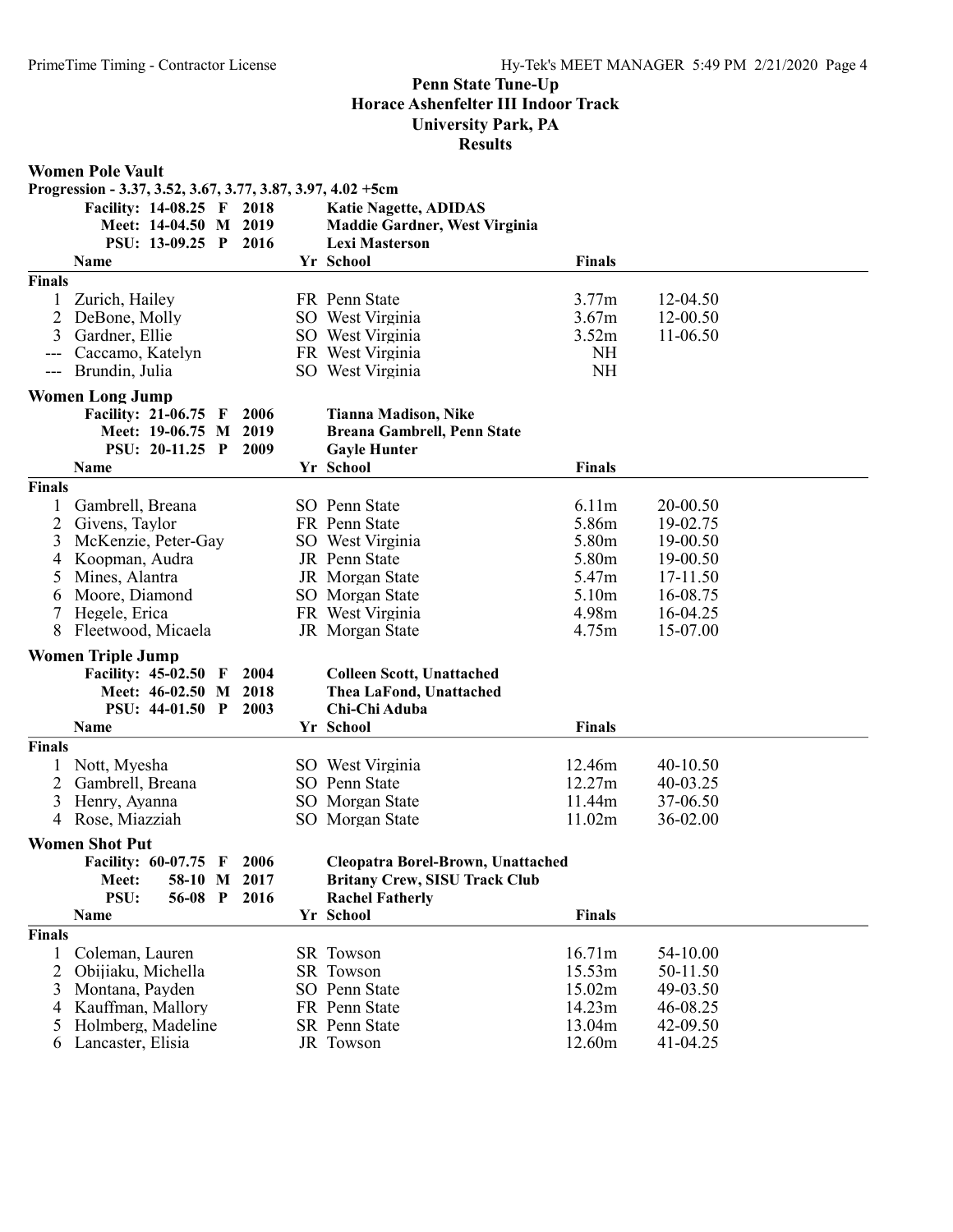|                                                                         | Finals  (Women Shot Put)                                                                                                                                                                                                                                                                               |                                |              |                      |    |                                                   |                                                                                                                                                                                                                                                                                               |                                                                                        |                                                                                                                        |                                                                                                                                                                                                    |  |
|-------------------------------------------------------------------------|--------------------------------------------------------------------------------------------------------------------------------------------------------------------------------------------------------------------------------------------------------------------------------------------------------|--------------------------------|--------------|----------------------|----|---------------------------------------------------|-----------------------------------------------------------------------------------------------------------------------------------------------------------------------------------------------------------------------------------------------------------------------------------------------|----------------------------------------------------------------------------------------|------------------------------------------------------------------------------------------------------------------------|----------------------------------------------------------------------------------------------------------------------------------------------------------------------------------------------------|--|
|                                                                         | Name                                                                                                                                                                                                                                                                                                   |                                |              |                      |    | Yr School                                         |                                                                                                                                                                                                                                                                                               | <b>Finals</b>                                                                          |                                                                                                                        |                                                                                                                                                                                                    |  |
|                                                                         | West, Jaida                                                                                                                                                                                                                                                                                            |                                |              |                      |    |                                                   | JR Morgan State                                                                                                                                                                                                                                                                               | 11.82m                                                                                 | 38-09.50                                                                                                               |                                                                                                                                                                                                    |  |
|                                                                         | <b>Women Weight Throw 20 lb</b><br>Facility: 73-00.50 F<br>Meet:<br><b>PSU: 74-10.50 P</b><br>Name                                                                                                                                                                                                     | $69-02$ M                      |              | 2007<br>2015<br>2006 |    | Yr School                                         | Jennifer Leatherman, Penn State<br><b>Rachel Fatherly, Penn State</b><br>Jennifer Leatherman                                                                                                                                                                                                  | <b>Finals</b>                                                                          |                                                                                                                        |                                                                                                                                                                                                    |  |
| Finals                                                                  |                                                                                                                                                                                                                                                                                                        |                                |              |                      |    |                                                   |                                                                                                                                                                                                                                                                                               |                                                                                        |                                                                                                                        |                                                                                                                                                                                                    |  |
| 1<br>$\overline{2}$<br>3<br>4<br>5<br>6<br>8<br>9                       | Obijiaku, Michella<br>Rao, Gianna<br>Lancaster, Elisia<br>Coleman, Lauren<br>Klinger, Piper<br>Wright, Sada<br>Sharpe, Jannah<br>Umrani-Sanders, Nadirah<br>Starr, Jean                                                                                                                                |                                |              |                      |    | SR Towson<br>JR Towson<br>SR Towson<br>FR Psu Una | SO Penn State<br>FR Penn State<br>SO West Virginia<br>FR Morgan State<br>SO Morgan State                                                                                                                                                                                                      | 19.48m<br>19.27m<br>18.61m<br>18.54m<br>16.96m<br>16.32m<br>15.15m<br>14.64m<br>13.58m | 63-11.00<br>63-02.75<br>61-00.75<br>60-10.00<br>55-07.75<br>53-06.50<br>49-08.50<br>48-00.50<br>44-06.75               |                                                                                                                                                                                                    |  |
|                                                                         | <b>Men 60 Meter Dash</b>                                                                                                                                                                                                                                                                               |                                |              |                      |    |                                                   |                                                                                                                                                                                                                                                                                               |                                                                                        |                                                                                                                        |                                                                                                                                                                                                    |  |
|                                                                         | <b>Facility:</b><br>Meet:<br>PSU:                                                                                                                                                                                                                                                                      | 6.58 $F$<br>6.87 M<br>$6.65$ P |              | 2012<br>2016<br>2019 |    |                                                   | <b>Reggie Dixon, Hampton</b><br><b>Trenran Beram, Connecticut</b><br><b>Will Henderson</b>                                                                                                                                                                                                    |                                                                                        |                                                                                                                        |                                                                                                                                                                                                    |  |
|                                                                         | Name                                                                                                                                                                                                                                                                                                   |                                |              |                      |    | Yr                                                | <b>School</b>                                                                                                                                                                                                                                                                                 |                                                                                        | <b>Prelims</b>                                                                                                         | H#                                                                                                                                                                                                 |  |
| 1<br>2<br>3<br>4<br>$\mathcal{L}$<br>6<br>7<br>8<br>9<br>10<br>11<br>12 | <b>Preliminaries</b><br>Rantin, Keon<br>James, Brandon<br>Davis, Lamar<br>Holley, Adrian<br>Williamson, Almighty<br>Akinjide, Stephen<br>McFarland, Sean<br>Bowens, Ali<br>Onyemachi, Nwabueze<br>Porter, Taylor<br>Croci, Adam<br>Savini, PJ<br><b>Men 60 Meter Dash</b><br><b>Facility:</b><br>Meet: | 6.58 $F$                       |              | 2012<br>6.87 M 2016  |    |                                                   | JR Morgan State<br>SO Morgan State<br>SO Morgan State<br>FR Morgan State<br>FR Morgan State<br>FR Morgan State<br>JR Moravian<br>FR Morgan State<br>FR Psu-Brandywine<br>SO Moravian<br>SO Psu-Fayette<br>JR Psu-Fayette<br><b>Reggie Dixon, Hampton</b><br><b>Trenran Beram, Connecticut</b> |                                                                                        | 6.92 Q<br>6.99 Q<br>$7.08$ q<br>$7.14$ q<br>7.20 q<br>7.23 $q$<br>$7.36$ q<br>$7.36$ q<br>7.40<br>7.47<br>8.05<br>8.48 | 2<br>$\mathbf{1}$<br>$\mathbf{1}$<br>$\boldsymbol{2}$<br>$\overline{c}$<br>$\mathbf{1}$<br>$\overline{\mathbf{c}}$<br>$\mathbf{1}$<br>$\mathbf{1}$<br>$\overline{c}$<br>$\sqrt{2}$<br>$\mathbf{1}$ |  |
|                                                                         | PSU:                                                                                                                                                                                                                                                                                                   | 6.65                           | $\mathbf{P}$ | 2019                 | Yr |                                                   | <b>Will Henderson</b><br>School                                                                                                                                                                                                                                                               |                                                                                        | <b>Finals</b>                                                                                                          |                                                                                                                                                                                                    |  |
| Finals                                                                  | Name                                                                                                                                                                                                                                                                                                   |                                |              |                      |    |                                                   |                                                                                                                                                                                                                                                                                               |                                                                                        |                                                                                                                        |                                                                                                                                                                                                    |  |
| 2<br>3<br>5<br>6                                                        | Rantin, Keon<br>James, Brandon<br>Davis, Lamar<br>4 Holley, Adrian<br>Williamson, Almighty<br>Akinjide, Stephen                                                                                                                                                                                        |                                |              |                      |    |                                                   | JR Morgan State<br>SO Morgan State<br>SO Morgan State<br>FR Morgan State<br>FR Morgan State<br>FR Morgan State                                                                                                                                                                                |                                                                                        | 6.83 M<br>6.89<br>7.06<br>7.16<br>7.18<br>7.20                                                                         |                                                                                                                                                                                                    |  |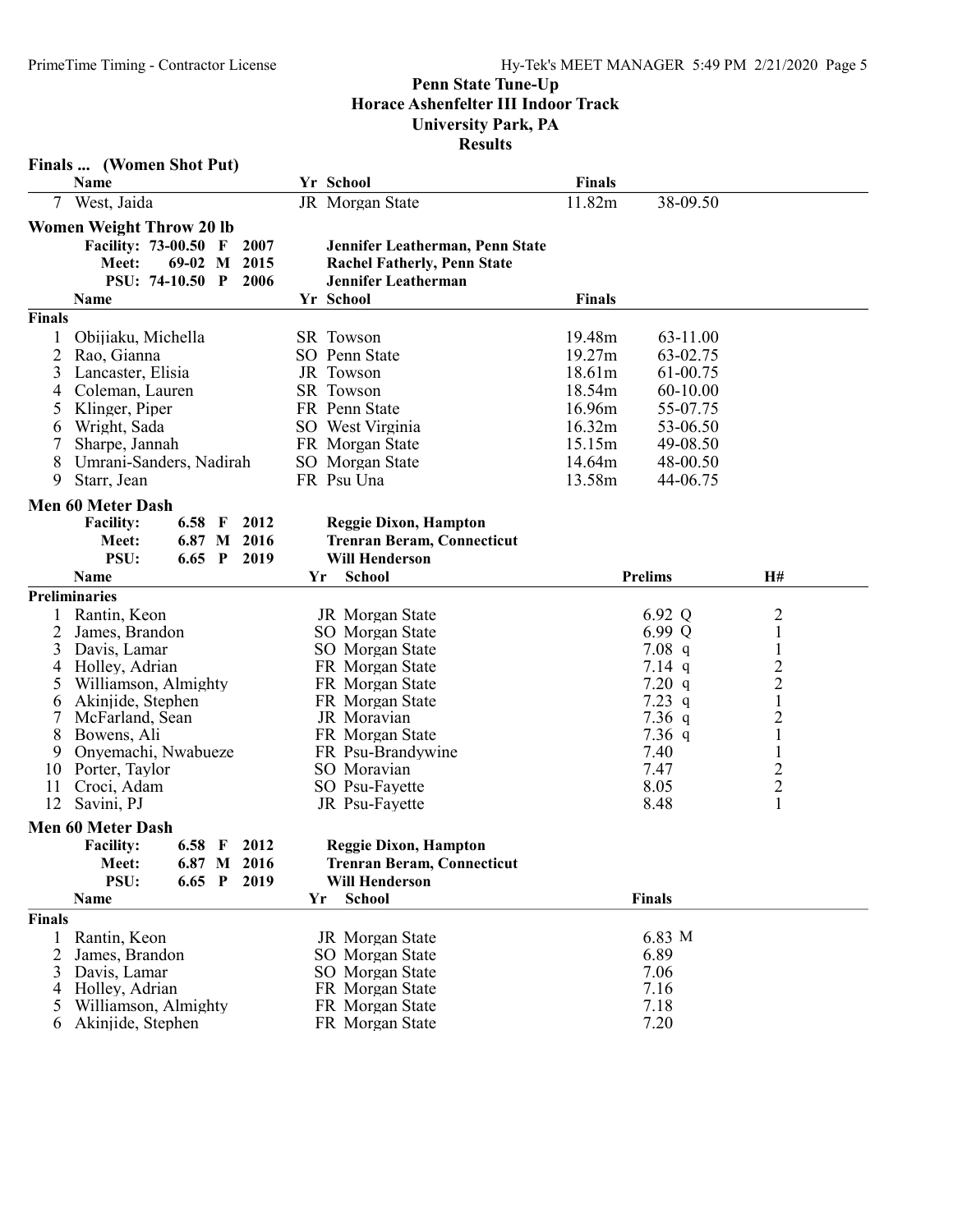|                | Finals  (Men 60 Meter Dash)           |      |                                          |               |                 |
|----------------|---------------------------------------|------|------------------------------------------|---------------|-----------------|
|                | Name                                  | Yr   | School                                   | <b>Finals</b> |                 |
| 7              | Bowens, Ali                           |      | FR Morgan State                          | 7.42          |                 |
| 8              | McFarland, Sean                       |      | JR Moravian                              | 7.46          |                 |
|                | <b>Men 200 Meter Dash</b>             |      |                                          |               |                 |
|                | <b>Facility:</b><br>$20.72 \text{ F}$ | 2006 | LaShawn Merritt, Unattached              |               |                 |
|                | 21.27 M 2016<br>Meet:                 |      | <b>Trenran Beram, Connecticut</b>        |               |                 |
|                | <b>PSU:</b><br>$20.56$ P              | 2018 | <b>Terrance Laird</b>                    |               |                 |
|                | Name                                  | Yr   | School                                   | <b>Finals</b> | H#              |
| Finals         |                                       |      |                                          |               |                 |
| 1              | Rantin, Keon                          |      | JR Morgan State                          | 21.26 M       | 1               |
| 2              | James, Brandon                        |      | SO Morgan State                          | 21.40         | $\mathbf{1}$    |
| 3              | Buhr, Owen                            |      | SO Lebanon Valley                        | 22.38         | 1               |
| 4              | McFarland, Sean                       |      | JR Moravian                              | 22.50         |                 |
| 5              | Bowens, Ali                           |      | FR Morgan State                          | 22.84         | $\frac{2}{2}$   |
| 6              | Williamson, Almighty                  |      | FR Morgan State                          | 22.94         | $\mathbf 1$     |
| 7              | Holley, Adrian                        |      | FR Morgan State                          | 23.21         |                 |
| 8              | Porter, Taylor                        |      | SO Moravian                              | 23.41         |                 |
| 9              | Onyemachi, Nwabueze                   |      | FR Psu-Brandywine                        | 23.60         |                 |
| 10             | Lutz, Evan                            |      | SR Moravian                              | 23.68         |                 |
| 11             | Croci, Adam                           |      | SO Psu-Fayette                           | 26.35         |                 |
| 12             | D'Aprano, Luca                        |      | FR Psu-Brandywine                        | 26.90         | $22323$<br>$33$ |
| 13             | Savini, PJ                            |      | JR Psu-Fayette                           | 28.00         | $\overline{3}$  |
|                |                                       |      |                                          |               |                 |
|                | <b>Men 400 Meter Dash</b>             |      |                                          |               |                 |
|                | <b>Facility:</b><br>45.46 F           | 2001 | <b>Andrew Pierce, Ohio State</b>         |               |                 |
|                | 47.75 M 2018<br>Meet:                 |      | <b>Emmanuel Tugumisirize, Unattached</b> |               |                 |
|                | PSU:<br>46.22 P                       | 2011 | <b>Brady Gehret</b>                      |               |                 |
|                | Name                                  | Yr   | School                                   | <b>Finals</b> |                 |
| <b>Finals</b>  |                                       |      |                                          |               |                 |
| 1              | Manley, Ra'Mel                        |      | SO Morgan State                          | 50.45         |                 |
| 2              | Egbire-Molen, Kayode                  |      | FR Morgan State                          | 51.08         |                 |
| 3              | Lutz, Evan                            |      | SR Moravian                              | 51.29         |                 |
| $\overline{4}$ | Elliot, Micheal                       |      | SR Psu-Fayette                           | 56.00         |                 |
| 5              | D'Aprano, Luca                        |      | FR Psu-Brandywine                        | 1:01.09       |                 |
|                | <b>Men 600 Meter Run</b>              |      |                                          |               |                 |
|                | <b>Facility:</b><br>1:14.91 F 2017    |      | <b>Casimir Loxsom, Brooks Beast</b>      |               |                 |
|                | 1:16.98 M 2015<br>Meet:               |      | <b>Brannon Kidder, Penn State</b>        |               |                 |
|                | PSU:<br>$1:14.96$ P                   | 2017 | <b>Isaiah Harris</b>                     |               |                 |
|                | Name                                  | Yr   | <b>School</b>                            | <b>Finals</b> |                 |
|                |                                       |      |                                          |               |                 |
| <b>Finals</b>  |                                       |      |                                          |               |                 |
|                | Minda, Mitchell                       |      | SO Psu-Fayette                           | 1:35.50       |                 |
| 2              | Lacek, Stephen                        |      | SO Psu-Fayette                           | 1:35.81       |                 |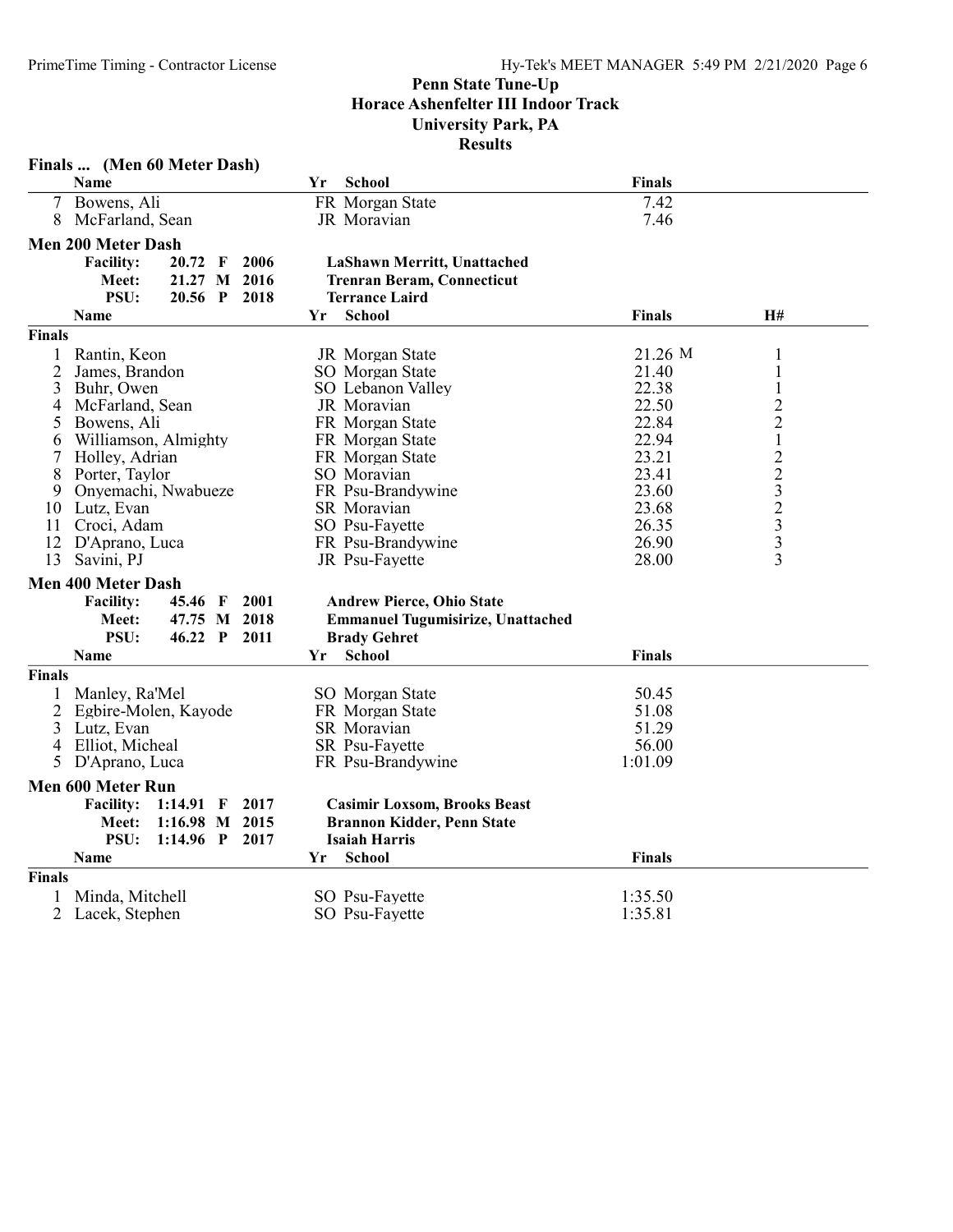#### Men 800 Meter Run

|               | THE BOOD THERE IS THE           |                                 |               |    |
|---------------|---------------------------------|---------------------------------|---------------|----|
|               | Facility: 1:46.91 F 2019        | <b>Joseph White, Penn State</b> |               |    |
|               | Meet: 1:47.34 M 2015            | Ryan Manahan, Georgetown        |               |    |
|               | <b>PSU: 1:46.08 P</b><br>- 2018 | <b>Isaiah Harris</b>            |               |    |
|               | <b>Name</b>                     | <b>School</b><br>Yг             | <b>Finals</b> | H# |
| <b>Finals</b> |                                 |                                 |               |    |
|               | Perretta, Domenic               | SR Psu Una                      | 1:51.31       |    |
|               | 2 Dorenkamp, Evan               | FR Penn State                   | 1:51.95       |    |
|               | 3 Bulkeley, Benjaman            | SO Penn State                   | 1:52.13       |    |

| $\overline{c}$           | Dorenkamp, Evan                         | FR Penn State                  | 1:51.95            | $\mathbf{1}$                               |  |
|--------------------------|-----------------------------------------|--------------------------------|--------------------|--------------------------------------------|--|
| 3                        | Bulkeley, Benjaman                      | SO Penn State                  | 1:52.13            | $\mathbf{1}$                               |  |
| 4                        | Ashenfelter, William                    | <b>SR</b> Penn State           | 1:52.24            |                                            |  |
| 5                        | Shue, Tyler                             | Unattached                     | 1:52.88            |                                            |  |
| 6                        | Claiborne, Isaiah                       | FR Penn State                  | 1:53.85            |                                            |  |
| 7                        | Creese, Robby                           | Unattached                     | 1:54.16            |                                            |  |
| 8                        | Beasley-Turner, Justin                  | <b>SR</b> Moravian             | 1:54.27            | $\overline{c}$                             |  |
| 9                        | Wagner, Nick                            | SO Psu Una                     | 1:54.61            | $\overline{2}$                             |  |
| 10                       | Barton, Ryan                            | SO Penn State                  | 1:55.52            | $\mathbf{1}$                               |  |
| 11                       | Watson, Dante                           | Pittsburgh                     | 1:55.55            |                                            |  |
| 12                       | Okonofua, Joseph                        | FR Morgan State                | 1:57.50            |                                            |  |
| 13                       | Scheib, Alex                            | SR Messiah                     | 1:57.66            | $\begin{array}{c} 2 \\ 2 \\ 2 \end{array}$ |  |
| 14                       | Okonofua, Joshua                        | FR Morgan State                | 2:01.59            |                                            |  |
| $\overline{\phantom{a}}$ | Dillard, Isaiah                         | SO Penn State                  | <b>DNF</b>         | 1                                          |  |
|                          | <b>Men 1 Mile Run</b>                   |                                |                    |                                            |  |
|                          | <b>Facility:</b><br>$3:56.51$ F<br>2012 | <b>Jeff See, Saucony</b>       |                    |                                            |  |
|                          | 4:03.92 M 2016<br>Meet:                 | <b>Colin Abert, Penn State</b> |                    |                                            |  |
|                          | PSU:<br>3:57.11 P 2013                  | <b>Robby Creese</b>            |                    |                                            |  |
|                          | Name                                    | School<br>Yr                   | <b>Finals</b>      |                                            |  |
| <b>Finals</b>            |                                         |                                |                    |                                            |  |
|                          | Romberger, Nate                         | JR Messiah                     | 4:37.73            |                                            |  |
|                          |                                         |                                |                    |                                            |  |
| 2<br>3                   | Alston, Justin                          | FR Morgan State                | 4:42.83<br>4:49.46 |                                            |  |
|                          | Minda, Mitchell                         | SO Psu-Fayette                 |                    |                                            |  |
|                          | Men 5000 Meter Run                      |                                |                    |                                            |  |
|                          | <b>Facility: 13:58.16 F</b><br>2009     | Hassan Mead, Minnesota         |                    |                                            |  |
|                          | 8:05.57 M 2017<br><b>Meet:</b>          | <b>Tim McGowan, Penn State</b> |                    |                                            |  |
|                          | PSU:<br>7:50.36 P 2015                  | <b>Robby Creese</b>            |                    |                                            |  |
|                          | <b>Name</b>                             | School<br>Yr                   | <b>Finals</b>      |                                            |  |
| Finals                   |                                         |                                |                    |                                            |  |
|                          | Clark, Joe                              | Unattached                     | 14:29.42           |                                            |  |
| $\overline{2}$           | Tomasko, Alex                           | SO Penn State                  | 14:31.78           |                                            |  |
| 3                        | Davis, Isaac                            | FR Penn State                  | 14:33.25           |                                            |  |
| 4                        | Hughes, Christopher                     | FR Penn State                  | 14:57.45           |                                            |  |
| 5                        | Lewis, Josh                             | FR Psu Una                     | 14:57.57           |                                            |  |
| 6                        | Waters, Colin                           | FR Psu Una                     | 15:32.90           |                                            |  |
| 7                        | Semle, Ryan                             | FR Psu-Fayette                 | 17:13.11           |                                            |  |
| 8                        | Erdman, Drew                            | SO Psu-Fayette                 | 18:22.70           |                                            |  |
| $---$                    | Sewall, Payton                          | FR Penn State                  | <b>DNF</b>         |                                            |  |

--- Sewall, Payton FR Penn State DNF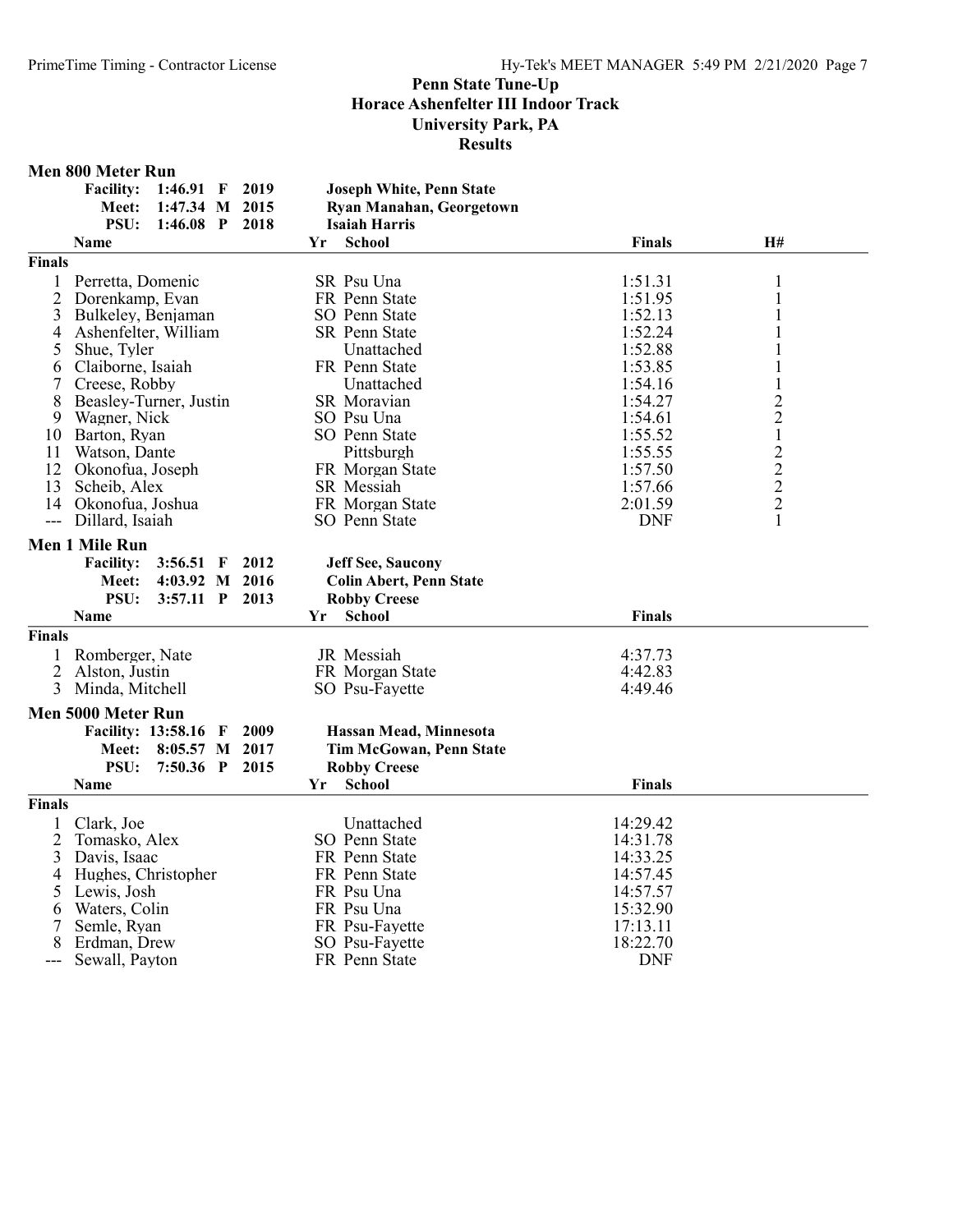|                     | <b>Men 60 Meter Hurdles</b>                           |                       |   |               |     |                                                                      |                   |               |  |
|---------------------|-------------------------------------------------------|-----------------------|---|---------------|-----|----------------------------------------------------------------------|-------------------|---------------|--|
|                     | <b>Facility:</b>                                      | 7.49                  | F | 2012          |     | <b>Jarret Eaton, Syracuse</b>                                        |                   |               |  |
|                     | Meet:                                                 | 7.93 M                |   | 2018          |     | <b>Eddie Lovett, US Virgin Islands</b>                               |                   |               |  |
|                     | PSU:                                                  | $7.69$ P              |   | 2001          |     | <b>Guy Rose</b>                                                      |                   |               |  |
|                     | Name                                                  |                       |   |               | Yr. | <b>School</b>                                                        |                   | <b>Finals</b> |  |
| <b>Finals</b>       |                                                       |                       |   |               |     |                                                                      |                   |               |  |
|                     | Williamson, Almighty                                  |                       |   |               |     | FR Morgan State                                                      |                   | 8.36          |  |
| $\overline{2}$      | Kizer, Duane                                          |                       |   |               |     | FR Morgan State                                                      |                   | 8.47          |  |
|                     | Men 4x400 Meter Relay                                 |                       |   |               |     |                                                                      |                   |               |  |
|                     | Facility: 3:06.98 F 2014                              |                       |   |               |     | Pittsburgh, Pittsburgh                                               |                   |               |  |
|                     |                                                       |                       |   |               |     |                                                                      |                   |               |  |
|                     | Meet:                                                 | 3:15.93 M 2018        |   |               |     | M Murray, C Nkanata, D Palmer, B Spratling<br>Penn State, Penn State |                   |               |  |
|                     |                                                       |                       |   |               |     |                                                                      |                   |               |  |
|                     |                                                       |                       |   |               |     | J Logue, G Ross, S Reiser, J Makins                                  |                   |               |  |
|                     | <b>PSU:</b>                                           | $3:04.80$ P           |   | 2017          |     | <b>Penn State</b>                                                    |                   |               |  |
|                     |                                                       |                       |   |               |     | D Chisena, X Smith, S Reiser, I Harris                               |                   |               |  |
|                     | <b>Team</b>                                           |                       |   |               |     | Relay                                                                |                   | <b>Finals</b> |  |
| <b>Finals</b>       |                                                       |                       |   |               |     |                                                                      |                   |               |  |
| $\mathbf{1}$        | Psu-Fayette                                           |                       |   |               |     |                                                                      |                   | 4:02.05       |  |
|                     | Men High Jump                                         |                       |   |               |     |                                                                      |                   |               |  |
|                     | Progression - 1.91, 1.96, 2.01, 2.06, 2.10, 2.13 +3cm |                       |   |               |     |                                                                      |                   |               |  |
|                     | <b>Facility:</b>                                      |                       |   | $7-05$ F 2008 |     | <b>Joe Kindred, St Augustine's</b>                                   |                   |               |  |
|                     | Meet:                                                 | 6-11.50 M 2018        |   |               |     | Devin Bradham, Penn State                                            |                   |               |  |
|                     | <b>PSU:</b>                                           | 7-04.25 P 1982        |   |               |     | <b>Paul Souza</b>                                                    |                   |               |  |
|                     | <b>Name</b>                                           |                       |   |               |     | Yr School                                                            | <b>Finals</b>     |               |  |
| <b>Finals</b>       |                                                       |                       |   |               |     |                                                                      |                   |               |  |
| 1                   | Pressley, Daenah                                      |                       |   |               |     | JR Morgan State                                                      | 2.01 <sub>m</sub> | 6-07.00       |  |
| 2                   | Dillard, Isaiah                                       |                       |   |               |     | SO Penn State                                                        | 2.01 <sub>m</sub> | 6-07.00       |  |
| $\qquad \qquad - -$ | Rhooms, Kobe-Jordan                                   |                       |   |               |     | JR Morgan State                                                      | <b>NH</b>         |               |  |
|                     |                                                       |                       |   |               |     |                                                                      |                   |               |  |
|                     | <b>Men Pole Vault</b>                                 |                       |   |               |     |                                                                      |                   |               |  |
|                     |                                                       |                       |   |               |     | Progression - 4.01, 4.16, 4.31, 4.46, 4.61, 4.76, 4.86 + 10cm        |                   |               |  |
|                     | Facility: 18-06.75 F 2018                             |                       |   |               |     | <b>MAtthew Ludwig, Akron</b>                                         |                   |               |  |
|                     |                                                       | Meet: 16-03.25 M 2017 |   |               |     | Patrick Anderson, Unattached                                         |                   |               |  |
|                     |                                                       | PSU: 17-00.75 P       |   | 2009          |     | <b>John Vellenoweth</b>                                              |                   |               |  |
|                     | Name                                                  |                       |   |               |     | Yr School                                                            | <b>Finals</b>     |               |  |
| <b>Finals</b>       |                                                       |                       |   |               |     |                                                                      |                   |               |  |
| 1                   | Knipe, Luke                                           |                       |   |               |     | FR Penn State                                                        | 4.76m             | 15-07.25      |  |
|                     | <b>Men Long Jump</b>                                  |                       |   |               |     |                                                                      |                   |               |  |
|                     | Facility: 26-01.50 F                                  |                       |   | 2011          |     | <b>Justin Hunter, Tennessee</b>                                      |                   |               |  |
|                     |                                                       | Meet: 24-02.25 M      |   | 2016          |     | <b>Brian Leap, Unattached</b>                                        |                   |               |  |
|                     | PSU:                                                  | $25-11$ P             |   | 1986          |     | <b>David Coney</b>                                                   |                   |               |  |
|                     | Name                                                  |                       |   |               |     | Yr School                                                            | <b>Finals</b>     |               |  |
| <b>Finals</b>       |                                                       |                       |   |               |     |                                                                      |                   |               |  |
| 1                   | Davis, Lamar                                          |                       |   |               |     | SO Morgan State                                                      | 7.09m             | 23-03.25      |  |
| $\overline{2}$      | Elliot, Micheal                                       |                       |   |               |     | SR Psu-Fayette                                                       | 5.29m             | 17-04.25      |  |
|                     |                                                       |                       |   |               |     |                                                                      |                   |               |  |